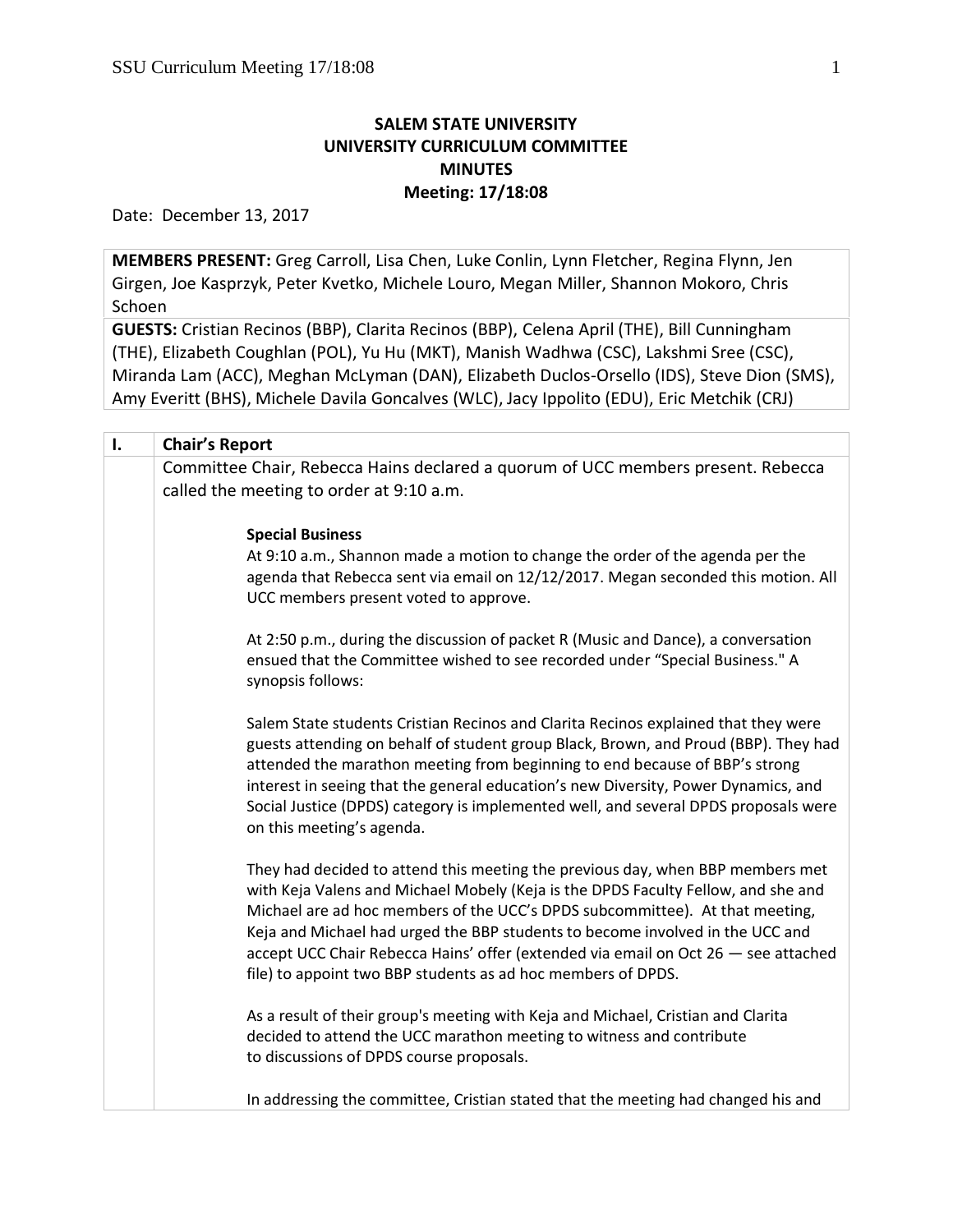| Clarita's personal perspectives on some of the proposals that had raised concerns  |
|------------------------------------------------------------------------------------|
| among the BBP students. However, Cristian also stated that it would have been very |
| helpful if the SSU administration had allowed the BBP students to see the DPDS     |
| course proposal documents in advance, rather than providing only a blank DPDS CID  |
| form and a list of DPDS courses (approved and pending approval) at the previous    |
| day's meeting.                                                                     |

UCC members then asked Cristian to clarify whether the BBP students had specifically asked to see copies of the course proposal documents, and whether this request had been denied. Cristian stated that that they had indeed asked to see the proposed syllabi (meaning the CIDs), but that they had been told by the administration that as those documents were the property of the professors proposing them, SSU could provide only a list of course titles.

Upon hearing this, various members of the UCC expressed strong concern that the students had not been provided access to the requested course proposal files. The committee members stated that their understanding is that *all* governance proposals are public records, and that *any* member of the SSU community has a right to review these files prior to meetings.

UCC Chair Rebecca Hains stated that she will take up the issue and explore how students can be granted access to governance proposals and records (which are currently housed in Polaris, and which students cannot access) and thanked the students for their interest in the governance process. She affirmed that her October 26 invitation to appoint two students as ad hoc DPDS subcommittee members stands, and that if any BBP students are interested in becoming full voting members of the UCC, she is willing to work with SGA to see if any appointments might be available for the Spring 2018 semester.

Cristian said he would discuss all this with BBP at an upcoming meeting and let us know how that group would like to proceed.

| ш<br> | <b>Subcommittee Reports</b> |
|-------|-----------------------------|
|       | None                        |

| Ш. | <b>Special Business</b>                                                           |
|----|-----------------------------------------------------------------------------------|
|    | Shannon made a motion to change the order of the agenda per the agenda that was   |
|    | sent via email on 12/12/2017. Megan seconded this motion. All UCC members present |
|    | voted to approve.                                                                 |
|    |                                                                                   |

| IV. | <b>Old Business</b> – those assigned to specific proposals discussed their status and provided |
|-----|------------------------------------------------------------------------------------------------|
|     | updates.                                                                                       |
|     | A. THEATER & SPEECH COMMUNICAITON DEPARTMENT                                                   |
|     | Jen G made a motion to discuss and approve the items in the Theater and Communication          |
|     | packet. Lynn seconded this motion.                                                             |
|     |                                                                                                |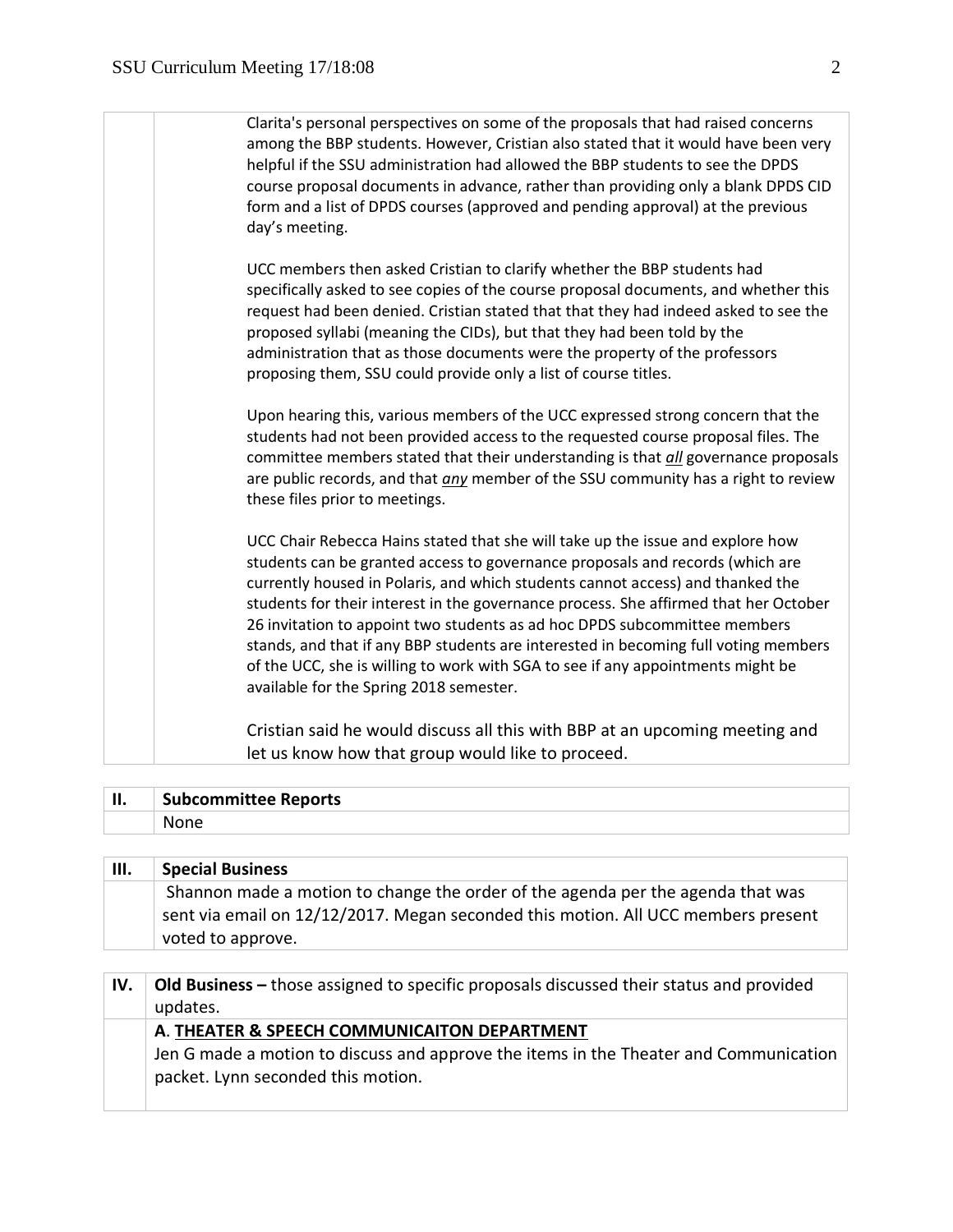R. Hains mentioned that during the discussion of today's proposals, anyone present who would like to see sections of documents in greater detail or who had questions for the department representatives were welcome to raise these points, including guests.

Comprehensive update to their professional program, most of it is in response to their accrediting body: 5 new courses, 2 new concentrations, 4 changes in flowsheet, Changing minor flowsheet, and Seeking exemption to degree credit policy for all 6 concentrations (reduction in support course to make room more Theater proficiency, partially to maintain percentages in accordance with National Association of Schools of Theater)

# **1. BFA-Theatre Arts Design Option**-Change in Flowsheet [18:051](https://polaris.salemstate.edu/governance/?trackingNum=18:051&search=all)

-existing concentration: adding two new required courses and adjusting list of required support courses, largely in compliance with accreditation needs.

# **2. BFA-Theatre Arts Directing Option**-New Flowsheet [18:052](https://polaris.salemstate.edu/governance/?trackingNum=18:052&search=all)

- new concentration

# **3. BFA-Theatre Arts Performance Option-Change in Flowsheet [18:053](https://polaris.salemstate.edu/governance/?trackingNum=18:053&search=all)**

- existing concentration: adding 2 new required courses, adjusting list of required support courses, and adding a required course in Dance which was on Degree Tracker but not on the Flowsheet

# 4. **BFA-Theatre Arts Playwrighting Option**-New Flowsheet [18:054](https://polaris.salemstate.edu/governance/?trackingNum=18:054&search=all)

-"option" vs "concentration": Megan explained the difference between the two, the BFAs have historically used the option track vs the concentration track. It is possible for there to be options within concentrations. Celena stated that even in their accrediting body documents there are subtle definitions between the two and some programs use the terms interchangeably.

-different than the senior level playwriting course, this provides more fundamental instruction

# **5. BFA-Theatre Arts Stage Management Option** [18:055](https://polaris.salemstate.edu/governance/?trackingNum=18:055&search=all)

-existing concentration: adding 2 new required courses and adjusting list of required support courses

# **6. BFA-Theatre Arts Technical Option** [18:056](https://polaris.salemstate.edu/governance/?trackingNum=18:056&search=all)

- existing concentration: adding two new required courses and changing support course requirements. Decision re: changes to ENL support course requirements aligns with national standards. Represents a rebalancing of this program.

. [18:056](https://polaris.salemstate.edu/governance/?trackingNum=18:056&search=all). 18:056. 18:056. 18:056. 18:056. 18:056. 18:056. 18:056. 18:056. 18:056. 18:056. 18:056. 18:056. 18:0

**7. THE205-Devised & Ensemble Theatre-**New Course [18:057](https://polaris.salemstate.edu/governance/?trackingNum=18:057&search=all)

# **8. THE208-Fundamentals of Playwrighting**-New Course [18:058](https://polaris.salemstate.edu/governance/?trackingNum=18:058&search=all) -Bill Cunningham explained why the title is spelled the way it is. He explained that the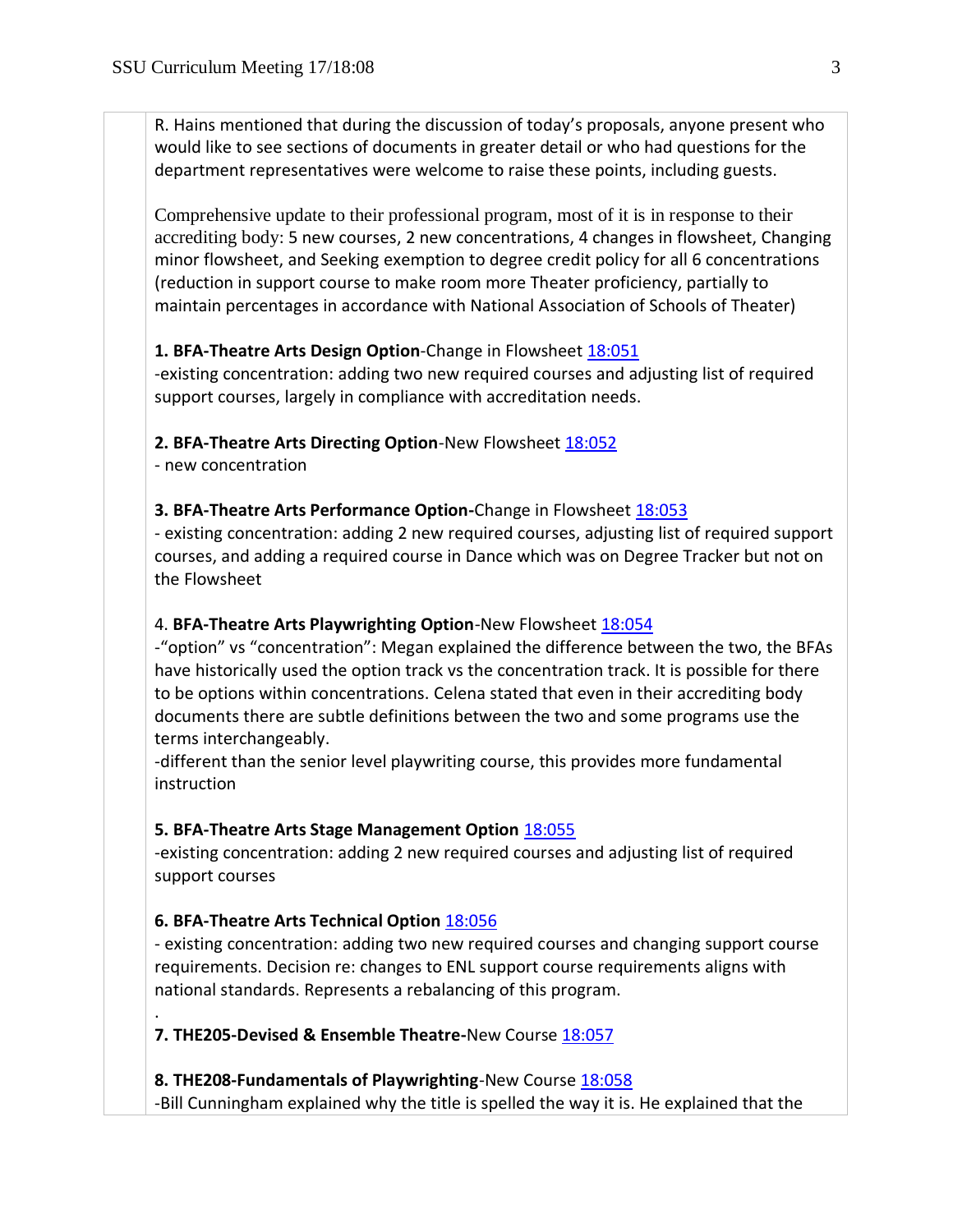craft of play writing is spelled "wright" and the course is teaching the craft, which is unlike other writing.

**9. THE250-Scenic Painting-**New Course [18:059](https://polaris.salemstate.edu/governance/?trackingNum=18:059&search=all) -skill based course, class size is most ideal

**10. THE325-Intro to Props-**New Course [18:060](https://polaris.salemstate.edu/governance/?trackingNum=18:060&search=all)

# **11. THE507-Directing Thesis-**New Course [18:061](https://polaris.salemstate.edu/governance/?trackingNum=18:061&search=all)

- students will not be directing the Mainstage productions, but instead smaller plays that are then showcased in a festival of their work.

# **12. Theatre Arts Minor-**Change in Minor [18:062](https://polaris.salemstate.edu/governance/?trackingNum=18:062&search=all)

-expanding elective courses that are now available from five (5) to sixteen (16). There being no further discussion, Rebecca H. called for the vote. 11 members present voted to approve the items discussed above. There was 1 abstention.

# **B. POLITICAL SCIENCE DEPARTMENT**

Chris S. made a motion to discuss and approve the items in the Political Science department packet. Lynn seconded this motion.

# **1. POL231-Introduction to Political Theory-**W-II [18:039](https://polaris.salemstate.edu/governance/?trackingNum=18:039&search=all)

- Elizabeth Coughlan gave some explanation of the type and amount of writing the students do in this course.

- approved by the W-II subcommittee

## **2. POL303-Grassroot Politics-DPD[S 18:040](https://polaris.salemstate.edu/governance/?trackingNum=18:040&search=all)**

-approved by the DPDS subcommittee

## **3. POL309-Introduction to Feminist Theory**-DPDS, W-II [18:041](https://polaris.salemstate.edu/governance/?trackingNum=18:041&search=all)

- approved by both W-II and DPDS subcommittees -made a change to the course description to reflect more than one theoretical framework

## **4. POL327-Race in American Politics-**DPDS [18:042](https://polaris.salemstate.edu/governance/?trackingNum=18:042&search=all)

- approved by the DPDS subcommittee
- this course already has the HP designation

# **5. POL328-Immigration and US Politics**-DPDS [18:043](https://polaris.salemstate.edu/governance/?trackingNum=18:043&search=all)

- already approved by DPDS subcommittee
- this course already has the HP designation

# **6. POL370-Politics in Nationalism-Change in Course [18:044](https://polaris.salemstate.edu/governance/?trackingNum=18:044&search=all)**

-existing course: change in description and title

- Elizabeth C. gave the context for the origins of this course and spoke about the content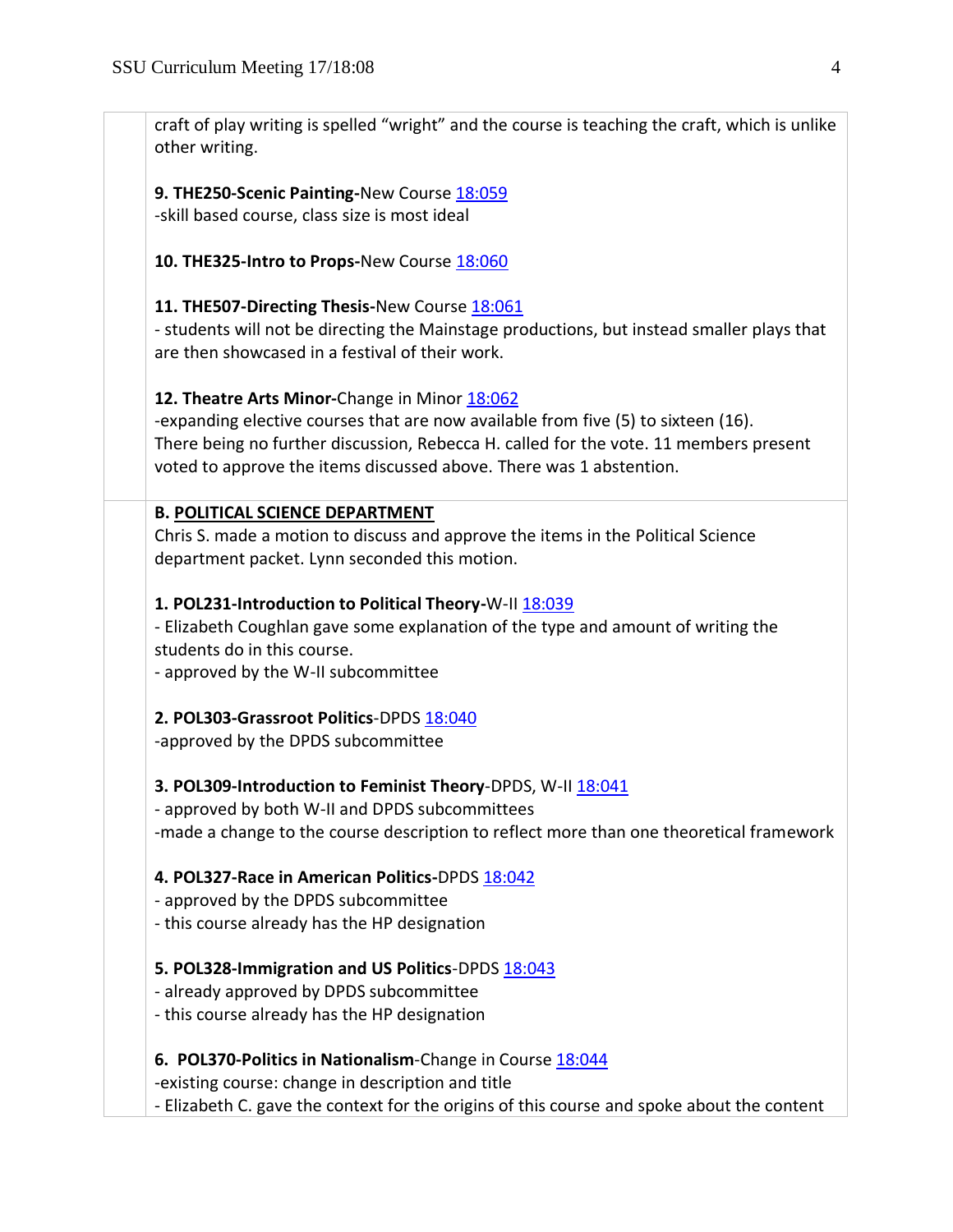### of the course

## **7. POL600H-Honors Directed Study in Political Science-**New Course [18:045](https://polaris.salemstate.edu/governance/?trackingNum=18:045&search=all)

- Elizabeth C provided rationale for this course: Commonwealth Honors students need a more specific Directed Study in order to do what they need and it follows on the junior and senior honors seminars. Gives the students full credit for having done an honors thesis.

Cristian R. stated that he was attending this meeting on behalf of BBP and had some concerns about some of these proposals, but had been glad to hear the discussion.

There being no further discussion, Rebecca H. called for the vote. All UCC members present voted to approve the items discussed above.

### **C. MARKETING AND DECISION SCIENCES DEPARTMENT**

Regina F. made a motion to discuss and approve the items in the Marketing and Decision Sciences department packet. Chris S. seconded this motion.

**1. MKT388-Digital Marketing Strategy and Practice-New Course [18:036](https://polaris.salemstate.edu/governance/?trackingNum=18:036&search=all)** 

- Marketing profession requires some of the content being provided in this course that is not offered in any current courses.

- minor changes made to the new course form: putting in lecture hours

**2. BS-Business Administration-Marketing Concentration-Change in Flowsheet** 

There being no further discussion, Rebecca H. called for the vote. All UCC members present voted to approve the items discussed above.

Lynn moved to move item E (CSC items 18:166-18:175) before item D. (CSC items 18:130- 18:135). The motion was seconded by Greg C.

#### **E. COMPUTER SCIENCE DEPARTMENT**

Regina made a motion to discuss and approve the items in the Computer Science department packet. Megan seconded this motion.

## **1. CSC223-Microcomputing Systems-Deletion of Cours[e 18:130](https://polaris.salemstate.edu/governance/?trackingNum=18:130&search=all)**

**2. CSC230-Embedded Systems-Deletion of Cours[e 18:131](https://polaris.salemstate.edu/governance/?trackingNum=18:131&search=all)** 

-The two above courses have become dated and are to be replaced with the below course, CSC 345, which brings all content from both courses up to date. These are to be deleted.

## **3. CSC345-Embedded Systems-New Course [18:132](https://polaris.salemstate.edu/governance/?trackingNum=18:132&search=all)**

- This course contains updated content that has previously been taught in CSC 223 and 230. CSC 223 and CSC 230 previously made up an Option Sequence option in the Computer Science major - students who need to complete the course sequence will be granted a course substitution and can use CSC345 to complete the sequence previously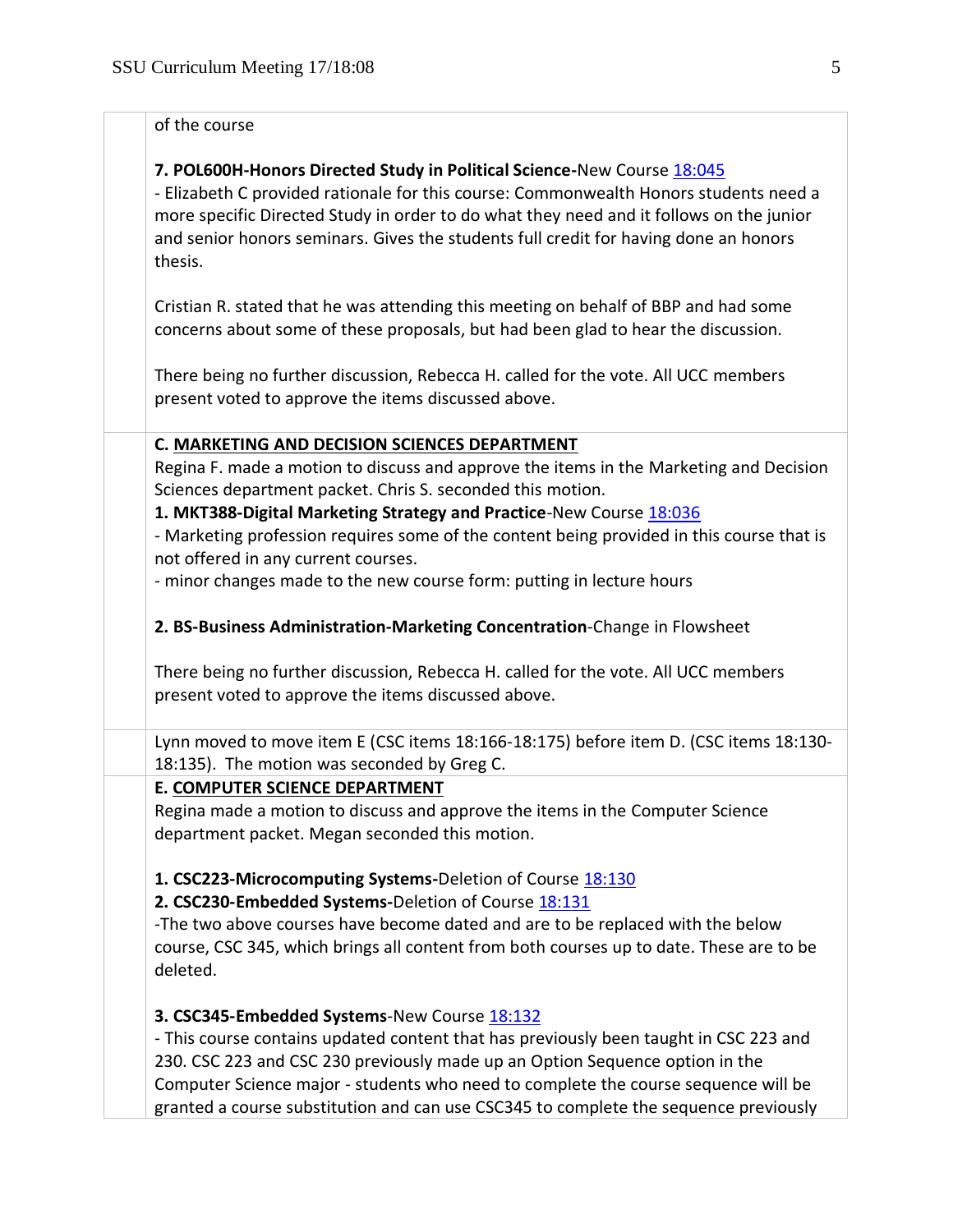| provided by CSC223 and CSC230.                          |                                                                                                                                                                                       |
|---------------------------------------------------------|---------------------------------------------------------------------------------------------------------------------------------------------------------------------------------------|
|                                                         |                                                                                                                                                                                       |
| 4. BS-Computer Science-Change in Flowsheet 18:133       |                                                                                                                                                                                       |
|                                                         | - change in the Cyber Physical Systems sequence: replacing CSC223 and 230 with CSC345                                                                                                 |
| 5. CSC276-Topics in Computer Science-New Course 18:134  |                                                                                                                                                                                       |
|                                                         | -intended for sophomore, possibly junior-level topics focused on applied computer<br>science. Along with the CID an exemplar for this course was provided.                            |
|                                                         | 6. CSC376-Topics in Computer Science-Change in Course 18:135                                                                                                                          |
|                                                         | - existing course: Joe K. gave context for the existing course number and explanation for<br>why it is changing. The course title and description are changing.                       |
|                                                         | There being no further discussion, Rebecca H. called for the vote. All UCC members                                                                                                    |
| present voted to approve the items discussed above.     |                                                                                                                                                                                       |
| D COMPUTER SCIENCE DEPARTMENT                           |                                                                                                                                                                                       |
|                                                         | Regina made a motion to discuss and approve items 18:166 through 18:175 in the<br>Computer Science department packet. Lynn seconded this motion.                                      |
| better.                                                 | Manish explained the changes: getting rid of one of the IT courses and then changing an<br>existing course to replace it; introducing a new course - all to make the course structure |
| 1. BS-Information Technology-Change in Flowsheet 18:166 | - the UCC reviewed the comprehensive course list (before and after)                                                                                                                   |
| 2. Information Technology Minor-Change in Minor 18:167  |                                                                                                                                                                                       |
| - this is a 17 credit minor that includes 2 lab courses |                                                                                                                                                                                       |
|                                                         | 3. ITE201-Fundamentals of Information Technology-Change in Course 18:168<br>-existing course: change in description, title, number, and prerequisites.                                |
|                                                         |                                                                                                                                                                                       |
|                                                         | 4. ITE205-Software Design and Programming I-Change in Course 18:169<br>- existing course: change in course description, title, and number                                             |
|                                                         | -Megan pointed out that this change impacts another program within the department                                                                                                     |
|                                                         | and that a memo is needed from the Department Chair or the Computer Science<br>curriculum committee to explain how/why this course is being de-coupled from the CSC                   |
|                                                         | course CSC 110. Joseph K. (chair of CSC curriculum committee) provided some context for                                                                                               |
|                                                         | why the courses are being de-coupled and explained that the courses are still co-listed so                                                                                            |
|                                                         | that a change in one course requires consultation and a change in the other course $\rightarrow$ a                                                                                    |
|                                                         |                                                                                                                                                                                       |
| decoupled from CSC 110"                                 | note was added to the Justification section to the Course of Change form: "ITE 205is to be                                                                                            |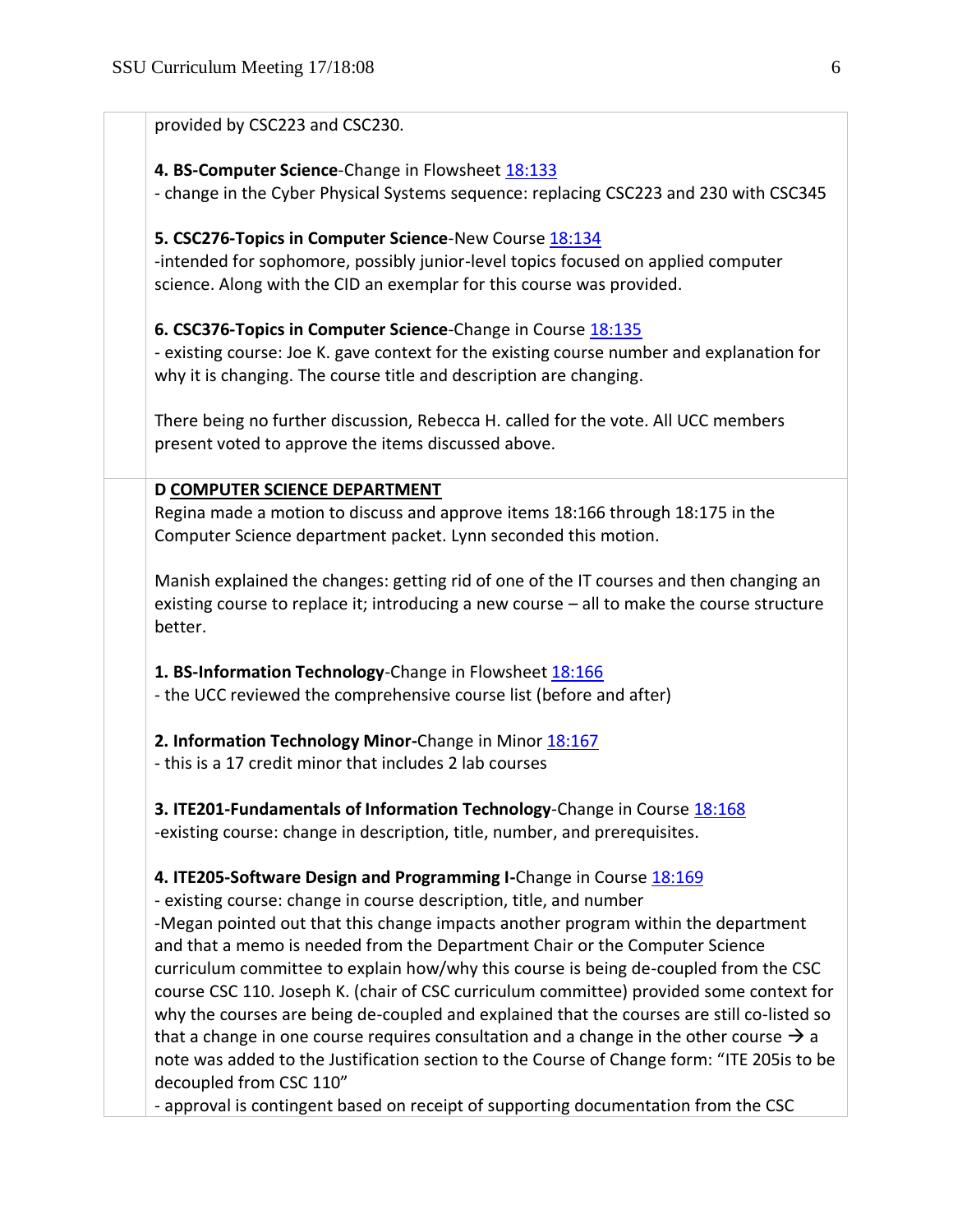| curriculum committee approving this change, which was sent by Joe K and reads "The<br>Computer Science major curriculum committee has met to discuss decoupling ITE 205 and CSC<br>110. By a vote of 5-0, the Computer Science major curriculum committee has voted to decouple<br>ITE 205 and CSC 110, effective Fall 2018."             |  |
|-------------------------------------------------------------------------------------------------------------------------------------------------------------------------------------------------------------------------------------------------------------------------------------------------------------------------------------------|--|
| 5. ITE310-Computer Networks-Change in Course 18:170<br>-existing course: change in prerequisites only                                                                                                                                                                                                                                     |  |
| 6. ITE320-Information Management Systems-Change in Course 18:171<br>-existing course: change in prerequisites only                                                                                                                                                                                                                        |  |
| 7. ITE330-Web Systems-Change in Course 18:172<br>-existing course: change in prerequisites only                                                                                                                                                                                                                                           |  |
| 8. ITE340-Human Computer Interaction-Change in Course 18:173<br>-existing course: change in prerequisites only                                                                                                                                                                                                                            |  |
| 9. ITE101-Survey of Computing-Deletion of Course 18:174<br>- combining two courses into a single course                                                                                                                                                                                                                                   |  |
| 10. ITE200-Computer Hardware and Software-New Course 18:175                                                                                                                                                                                                                                                                               |  |
| There being no further discussion, Rebecca H. called for the vote. All UCC members<br>present voted to approve the items discussed above. The motion passed with one<br>abstention.                                                                                                                                                       |  |
| F. COMPUTER SCIENCE DEPARTMENT                                                                                                                                                                                                                                                                                                            |  |
| Regina made a motion to discuss and approve item 18:178 in the Computer Science<br>department packet. Lynn seconded this motion.                                                                                                                                                                                                          |  |
| 1. CSC485-Robotics and Computer Vision-Change in Course 18:178<br>- change in prerequisite: Joe explained that the added pre-corequisite is Calculus II, which<br>many students were having difficulty completing before they took the course, the MAT<br>course is now a pre- or co-requisite. There is a memo from the Math department. |  |
| There being no further discussion, Rebecca H. called for the vote. All UCC members<br>present voted to approve the items discussed above with one abstention.                                                                                                                                                                             |  |
| Rebecca requested a motion to switch the items below. Megan M. moved to move item<br>H (Accounting) before item G (Interdisciplinary Studies). Greg seconded this motion.<br>Motion passed.                                                                                                                                               |  |
| <b>G. INTERDISCIPLINARY STUDIES DEPARTMENT</b><br>Megan M. made a motion to discuss and approve the items in the department packet.<br>Jen seconded this motion.                                                                                                                                                                          |  |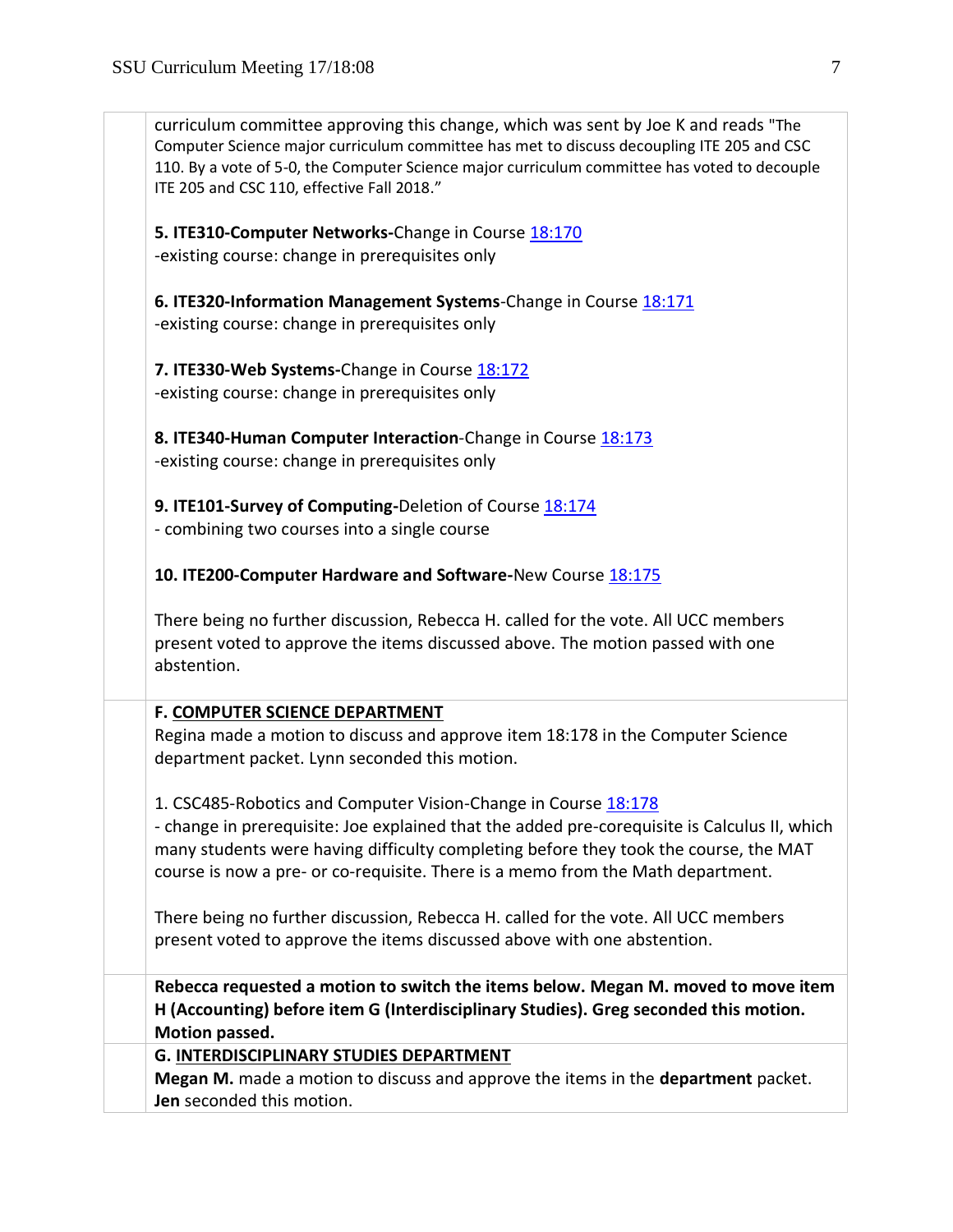| 1. IDS232-American Identities-DPDS 18:050                                                                                                                                                                                           |
|-------------------------------------------------------------------------------------------------------------------------------------------------------------------------------------------------------------------------------------|
| - This is a proposal seeking DPDS certification. Liz Duclos-Orsello spoke to the proposal<br>and explained the rationale.                                                                                                           |
| - Cristian R. mentioned that while he and Clarita and BBP had some concerns about the<br>previous proposal, they thought this one was a very strong candidate for a DPDS tag.                                                       |
| There being no further discussion, Rebecca H. called for the vote. All UCC members<br>present voted to approve the items discussed above.                                                                                           |
| H. ACCOUNTING AND FINANCE DEPARTMENT                                                                                                                                                                                                |
| Lisa made a motion to discuss and approve the items in the Accounting and Finance<br>department packet. Jen seconded this motion.                                                                                                   |
| Miranda came to represent the department and discuss the items below. The changes are<br>based on a desire to streamline the program and allow students to sequence their<br>courses better to facilitate a timely graduation date. |
| 1. BS-Business Administration-Accounting Concentration-Change in Flowsheet 18:183<br>- changes in number of electives being offered for students in this concentration                                                              |
| 2. BS-Business Administration-Corporate Finance Accounting Conc.-Change in Flowsheet<br>18:184                                                                                                                                      |
| -1 elective course being added (ACC 306 Cost Accounting) to give students an additional<br>option                                                                                                                                   |
| 3. BS-Business Administration-Finance Concentration-Change in Flowsheet 18:185<br>- 2 Economics courses being removed (support from the Economics major).                                                                           |
| There being no further discussion, Rebecca H. called for the vote. All UCC members<br>present voted to approve the items discussed above.                                                                                           |
| I. OCCUPATIONAL THERAPY DEPARTMENT<br>Someone made a motion to discuss and approve the items in the department packet.<br>Someone seconded this motion.                                                                             |
| 1. OCT407N-OT Analysis & Intervention of Occupation I-Change in Course-DPDS 18:165                                                                                                                                                  |
| There being no further discussion, Rebecca H. called for the vote. All UCC members<br>present voted to approve the items discussed above.                                                                                           |
| J. SPORTS AND MOVEMENT SCIENCE DEPARTMENT                                                                                                                                                                                           |
| Shannon M. made a motion to discuss and approve the items in the SMS packet. Michele                                                                                                                                                |
|                                                                                                                                                                                                                                     |

 $\overline{\phantom{0}}$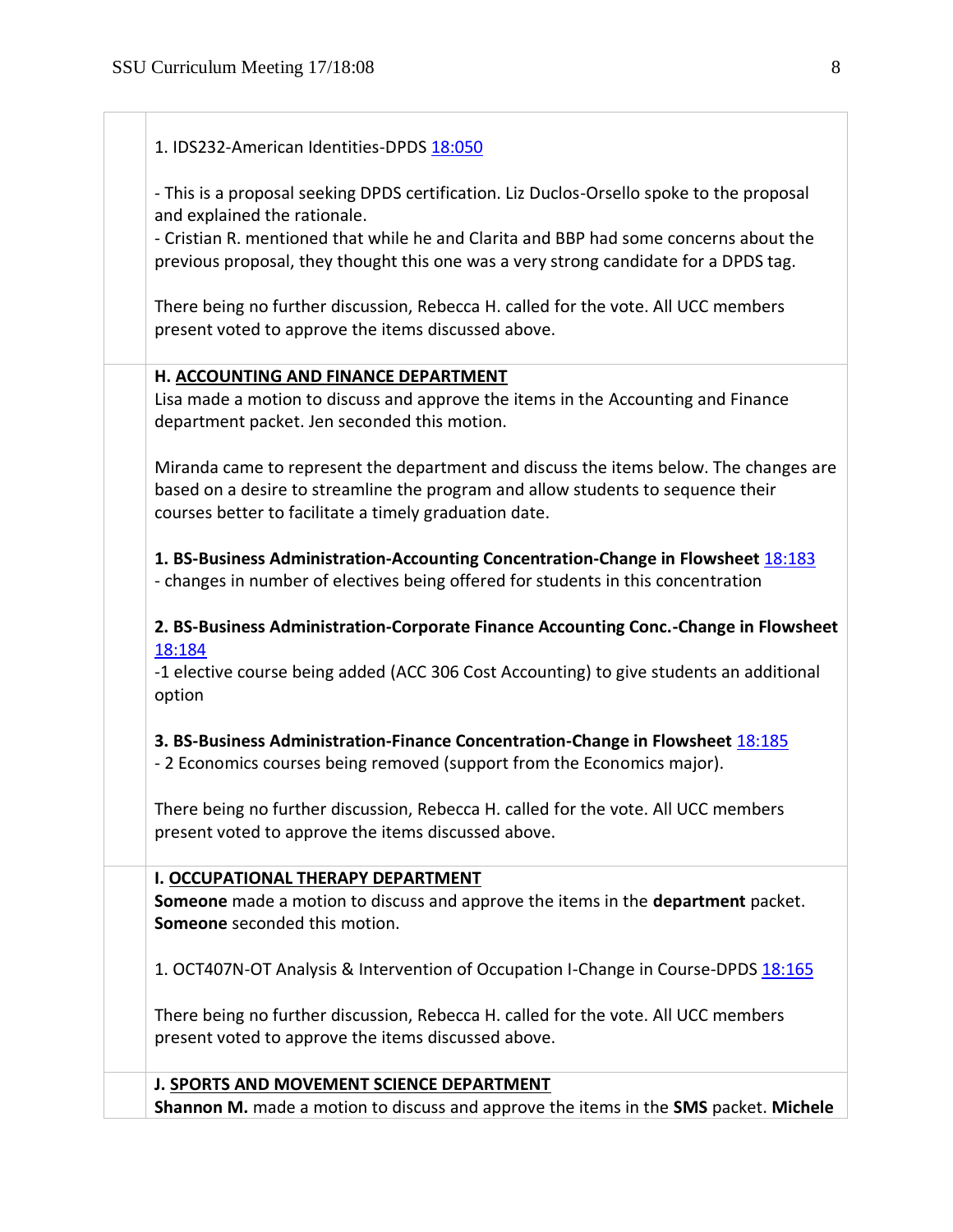| L. seconded this motion.                                                                                                                                                                                                                                                                                                                                                                               |
|--------------------------------------------------------------------------------------------------------------------------------------------------------------------------------------------------------------------------------------------------------------------------------------------------------------------------------------------------------------------------------------------------------|
| 1. SMS477-Research Practicum in Exercise Science I-Change in Course<br>18:159                                                                                                                                                                                                                                                                                                                          |
| 2. SMS478-Senior Research Project in Exercise Science-Change in Course<br>18:160                                                                                                                                                                                                                                                                                                                       |
| The two courses above were both previously taught with IDS375 (through advising<br>processes, not formal corequisites or colisting). IDS375 will no longer be an option. Now,<br>students will have a lab advisor. Some students in Spring '18 semester will need<br>substitutions since these changes will not take effect until Fall '18, and as SMS chair, Steve<br>Dion will handle these changes. |
| Megan asked if IDS 375 is on other flowsheets. Steve Dion reports that it is but the<br>impacted flowsheets have already been addressed.                                                                                                                                                                                                                                                               |
| 3. BS-Sport & Movement Science-Exercise Sci. Conc.-Research Track-Change in Flowsheet<br>18:161                                                                                                                                                                                                                                                                                                        |
| This proposal reflects a change in the flowsheet to prevent issues with SSU's 55- and 78-<br>credit limits.                                                                                                                                                                                                                                                                                            |
| Megan Miller noted that the department is including the Required Support Courses credit<br>subtotal in the overall "Courses in Major" credit count. This needs to be changed before<br>moving forward in governance: Courses in major are 55 credits, not 77, etc. Steve Dion<br>agrees to this requested change.                                                                                      |
| There being no further discussion, Chris S. called for the vote. All UCC members present<br>voted unanimously to approve the items discussed above.                                                                                                                                                                                                                                                    |
| K. SPORTS AND MOVEMENT SCIENCE<br>Shannon M. made a motion to discuss and approve the items in the department packet.<br>Jen G. seconded this motion.                                                                                                                                                                                                                                                  |
| 1. SMS193-Recreation and Community Wellness-New Course-PGR, W-II<br>18:176<br>The department wishes to renumber this course at the 200 level. Megan has assigned the<br>course a 200-lvel number.                                                                                                                                                                                                      |
| 2. SMS377-Recreational Sport Administration-New Course-W-II<br>18:177<br>Students could use this course and course above for the recreation management<br>concentration.                                                                                                                                                                                                                               |
| There being no further discussion, Chris S. called for the vote. All UCC members present<br>voted unanimously to approve the items discussed above.                                                                                                                                                                                                                                                    |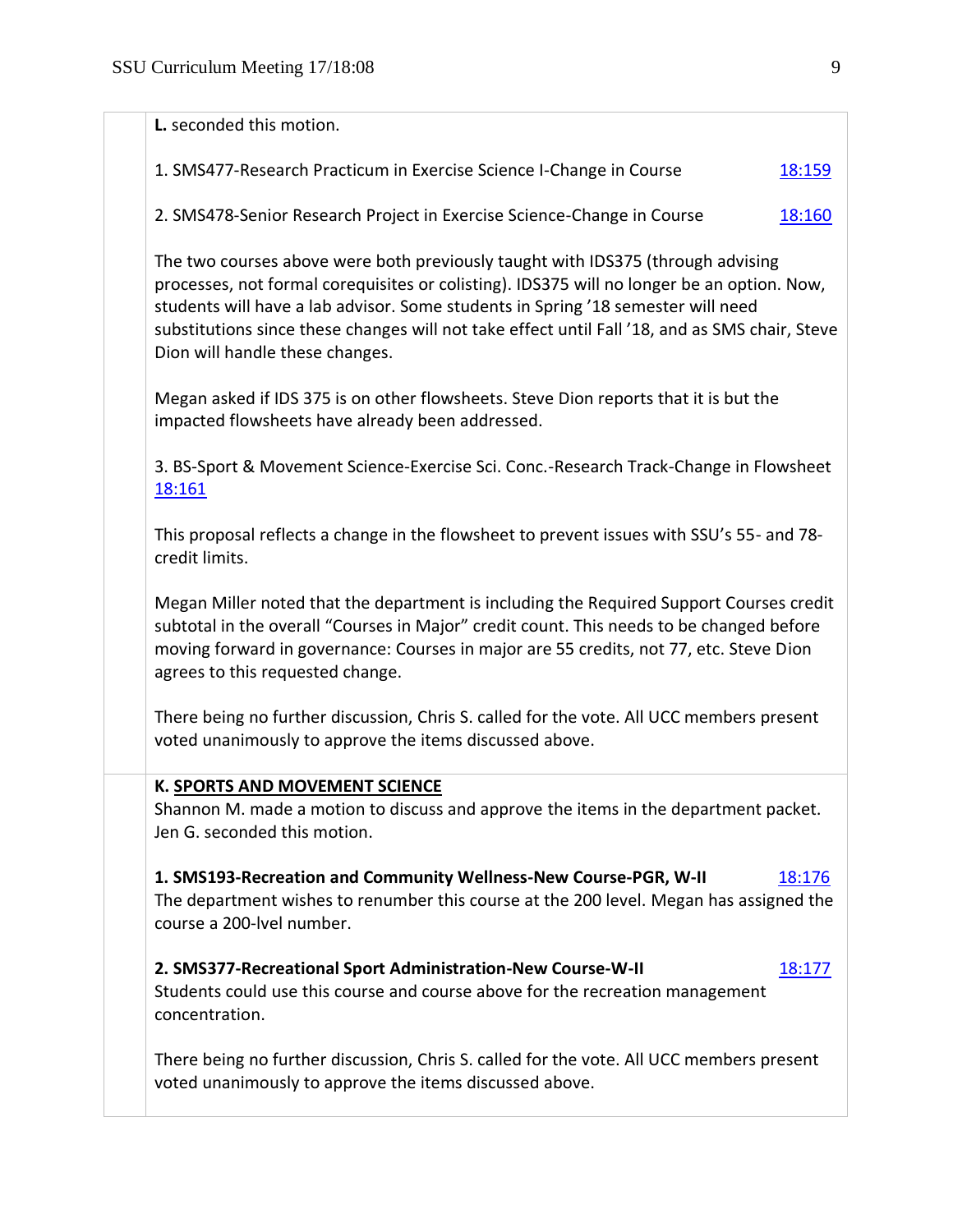| L. HEALTHCARE STUDIES DEPARTMENT                                                                                                                                                                                                                                                          |        |
|-------------------------------------------------------------------------------------------------------------------------------------------------------------------------------------------------------------------------------------------------------------------------------------------|--------|
| Lynn F. made a motion to discuss and approve the items in the Healthcare Studies packet.                                                                                                                                                                                                  |        |
| Chris S. seconded this motion.                                                                                                                                                                                                                                                            |        |
| Amy E spoke about being a new department and rolling out all of their new courses. They<br>have been taking note of where there are gaps in their curriculum.                                                                                                                             |        |
| 1. BS-Healthcare Studies-Change in Flowsheet<br>-adding 1 course to the Flowsheet, BHS 110 (below)                                                                                                                                                                                        | 18:151 |
| - based on conversations with Social Work - the cross-list between SWK270 and BHS270<br>is being removed.                                                                                                                                                                                 |        |
| 2. Healthcare Studies Minor-Change in Minor                                                                                                                                                                                                                                               | 18:152 |
| - to make the minor more flexible                                                                                                                                                                                                                                                         |        |
| 3. BHS110-Language of Healthcare-New Course                                                                                                                                                                                                                                               | 18:153 |
| - students have been taking this course through an online program, the course is being<br>piloted as a Directed Study                                                                                                                                                                     |        |
| 4. BHS150-Pediatric and Adolescent Public Health-New Course                                                                                                                                                                                                                               | 18:154 |
| 5. BHS220-Violence, Safety and Public Health-New Course-CS, PGR                                                                                                                                                                                                                           | 18:156 |
| 6. BHS250 - Global Health-New Course                                                                                                                                                                                                                                                      |        |
| - the program is seeing students from all over the world; iy is a growing niche and there<br>are not a lot of programs that offer this perspective on global health; currently being run<br>as a special topics course and it is full with students from various departments/disciplines. |        |
| There being no further discussion, Rebecca H. called for the vote. All UCC members<br>present voted unanimously to approve the items discussed above.                                                                                                                                     |        |
| M. SCHOOL OF NURSING<br>No representative was present from the School of Nursing. Therefore, the UCC did not<br>discuss the items in this packet.                                                                                                                                         |        |
| NUR210-Health Assessment-Change in Course 18:195                                                                                                                                                                                                                                          |        |
| NUR212-Fundamentals of Nursing-Change in Course 18:196                                                                                                                                                                                                                                    |        |
| NUR320-Care of the Adult-Change in Course 18:197<br>NUR370-Principles of Pharmacology-Change in Course 18:198                                                                                                                                                                             |        |
| NUR412B-Mental Health-Change in Course 18:199                                                                                                                                                                                                                                             |        |
| NUR415B-Public Health-Change in Course 18:200                                                                                                                                                                                                                                             |        |
| NUR420A-Preparation for Professional Licensure-Change in Course 18:201                                                                                                                                                                                                                    |        |

NUR422-Advanced Concepts-Change in Course [18:202](https://polaris.salemstate.edu/governance/?trackingNum=18:202&search=all)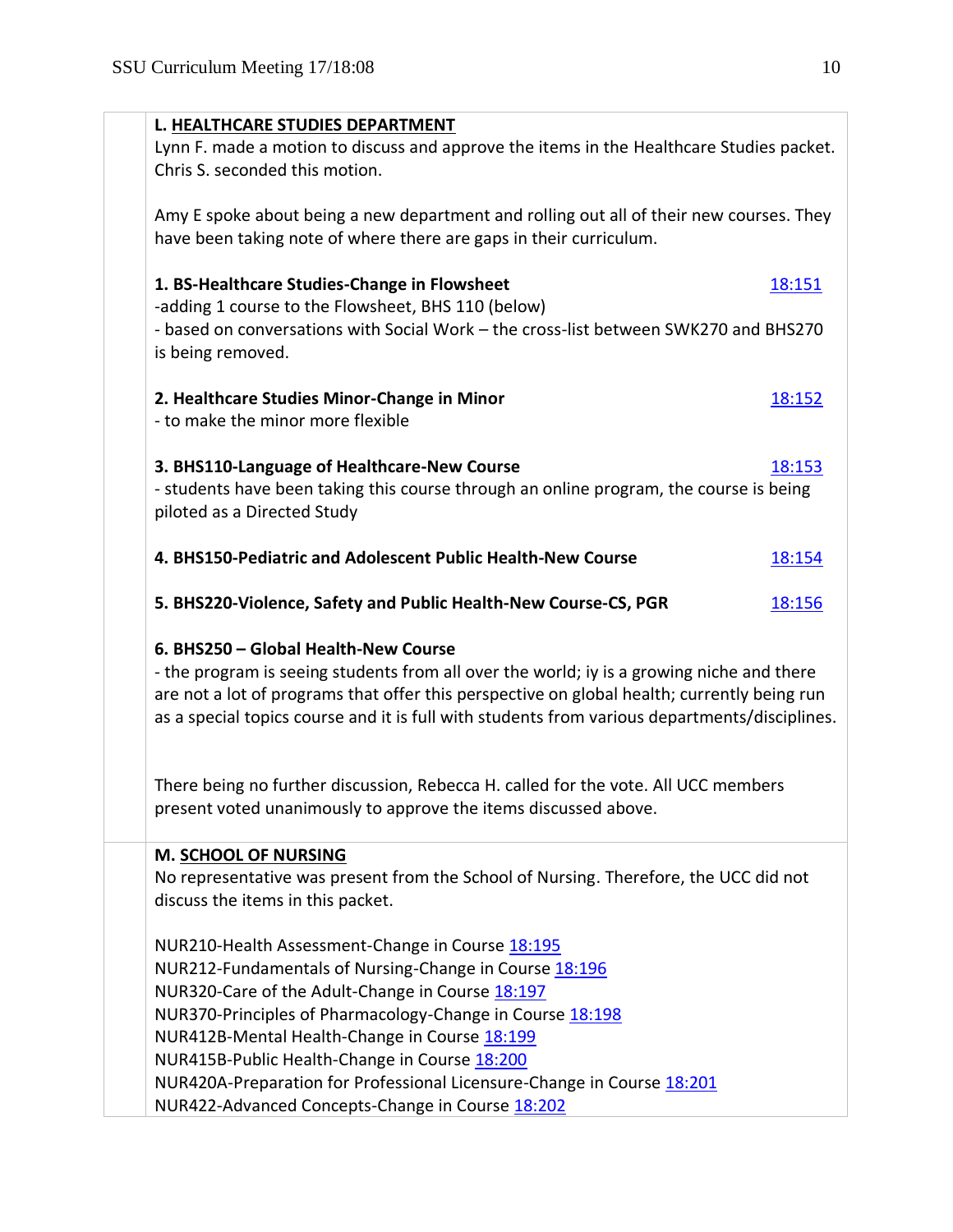| NUR423-Professional Role Practicum-Change in Course 18:203                                                                                                                                |        |
|-------------------------------------------------------------------------------------------------------------------------------------------------------------------------------------------|--------|
| NUR424-Professional Role Seminar-Change in Course 18:204                                                                                                                                  |        |
| NUR425-Professional Role Concepts-Change in Course 18:205                                                                                                                                 |        |
| N. WORLD LANGUAGES AND CULTURES                                                                                                                                                           |        |
| Peter K. made a motion to discuss and approve the items 18:146, 18:181, and 18:182 in                                                                                                     |        |
| the World Languages and Cultures department packet. Lynn F. seconded this motion                                                                                                          |        |
| Michele Davila provided context for the requested changes below.                                                                                                                          |        |
| 1. SPN380-Peer Tutoring-Change in Course                                                                                                                                                  | 18:146 |
| - new course description                                                                                                                                                                  |        |
| 2. ITL450-Italian Experience-Change in Course                                                                                                                                             | 18:181 |
| 3. FRE450-French Experience-Change in Course                                                                                                                                              | 18:182 |
| The department is changing the mode of instruction to internships/fieldwork for the two<br>above courses.                                                                                 |        |
| -Megan asked a question about the language that states "three to six credit hours" in the<br>current course description.                                                                  |        |
| There being no further discussion, Rebecca H. called for the vote. All UCC members<br>present voted to approve the items discussed above, with one abstention.                            |        |
|                                                                                                                                                                                           |        |
| O. PROGRAM AREA FOR CONTENT EDUCATOR PREPARATION                                                                                                                                          |        |
| Greg C. made a motion to discuss and approve items 18:063, 18:064, 18:069, and 18:073<br>from the Program area for content educator preparation packet. Chris S. seconded this<br>motion. |        |
| Greg explained that the 4+1 UCC course review subcommittee and the UCC/GEC 4+1                                                                                                            |        |
| subcommittee reviewed this proposal. Jacy Ippolitto offered an overview of this proposal                                                                                                  |        |
| and how it relates to the department's other 4+1 programs                                                                                                                                 |        |
| 1. EDC461-Fieldwork Seminar I: Critical Issues and Effective Practices for Secondary and                                                                                                  |        |
| <b>Specialist Teachers-New Course</b>                                                                                                                                                     | 18:063 |
| - there was some tweaking of what belongs in the course description - Megan clarified                                                                                                     |        |
| that the description should have the number of lecture hours for which the course meets.                                                                                                  |        |
| 2. EDC462-Fieldwork Seminar II: Critical Issues and Effective Practices for Secondary and                                                                                                 |        |
| <b>Specialist Teachers-New Course</b>                                                                                                                                                     | 18:064 |
| - there was some tweaking of what belongs in the course description - Megan clarified                                                                                                     |        |
| that the description should have the number of lecture hours for which the course meets.                                                                                                  |        |
| 3. BS-Secondary Education-New Flowsheet                                                                                                                                                   | 18:069 |
|                                                                                                                                                                                           |        |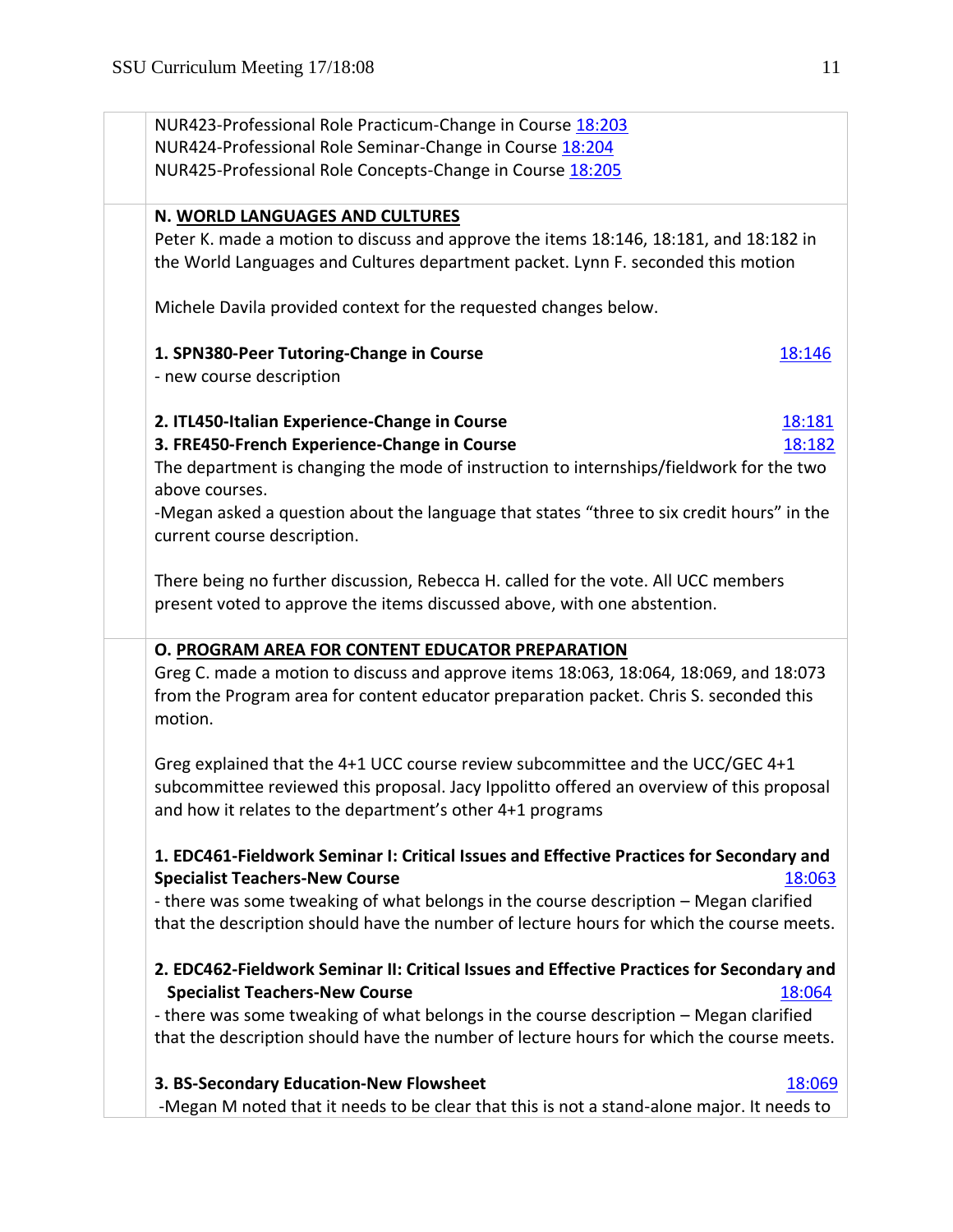be taken in conjunction with another major, making this a second major for students in other programs of study. This is actually a BA in English with a second major in Secondary Education. Jacy confirmed that this is indeed not a major program of study that can be completed on its own.

-Megan stated that this is a second major/concentration not a stand-alone major/program, therefore this should not be published as a Flowsheet, but instead should be a list of courses available for the concentration.

[18:069](https://polaris.salemstate.edu/governance/?trackingNum=18:069&search=all)

# **4. Teacher Education Minor-Change in Minor** [18:073](https://polaris.salemstate.edu/governance/?trackingNum=18:073&search=all)

- the credits went up from 24 to 27 with the addition of the two new courses above – EDC461 and EDC 462.

There being no further discussion, Rebecca H. called for the vote. All UCC members present voted unanimously to approve the items discussed above.

# **P. PROGRAM AREA FOR CONTENT EDUCATOR PREPARATION**

Greg C. made a motion to discuss and approve items 18:065 through 18:068 and 18:070 through 18:072 from the Program area for content educator preparation packet. Lynn seconded this motion.

The major change in all of these courses is that they are adding EDC 461 and EDC 462.

**Discussion:** Megan pointed out that it is unusual to have all the requirements for a second major listed on a Flowsheet for the first major simply because any change whatsoever in any course requires a trip back to UCC. She emphasized that it is o.k., but that we should be aware of that.

Jacy explained the advantage of having it all on one piece of paper so that students can see it all laid out for them early in their SSU career (preventing them from falling behind on their journey to earn a degree).

**Decision:** Change Flowsheet to read: "Second major in Secondary Education" and make it more of an information sheet that will complement the Flowsheet provided by the primary major

**1. BA-English and ME.d. in Secondary Education with a Minor in Teacher Education-Change in Combined Program** [18:065](https://polaris.salemstate.edu/governance/?trackingNum=18:065&search=all)

# **2. BA-History and ME.d. in Secondary Education with a Minor in Teacher Education-Change in Combined Program** [18:066](https://polaris.salemstate.edu/governance/?trackingNum=18:066&search=all)

-Megan stated that the "Foreign language" requirement should be put separately than the support course requirement. She also said to delete "professional skills." **Added as a footnote to the Flowsheet:** "Students with a concentration in applied history may be eligible to use professional skills in place of the foreign language requirement. "

**3. BS-Mathematics and ME.d. in Secondary Education with a Minor in Teacher**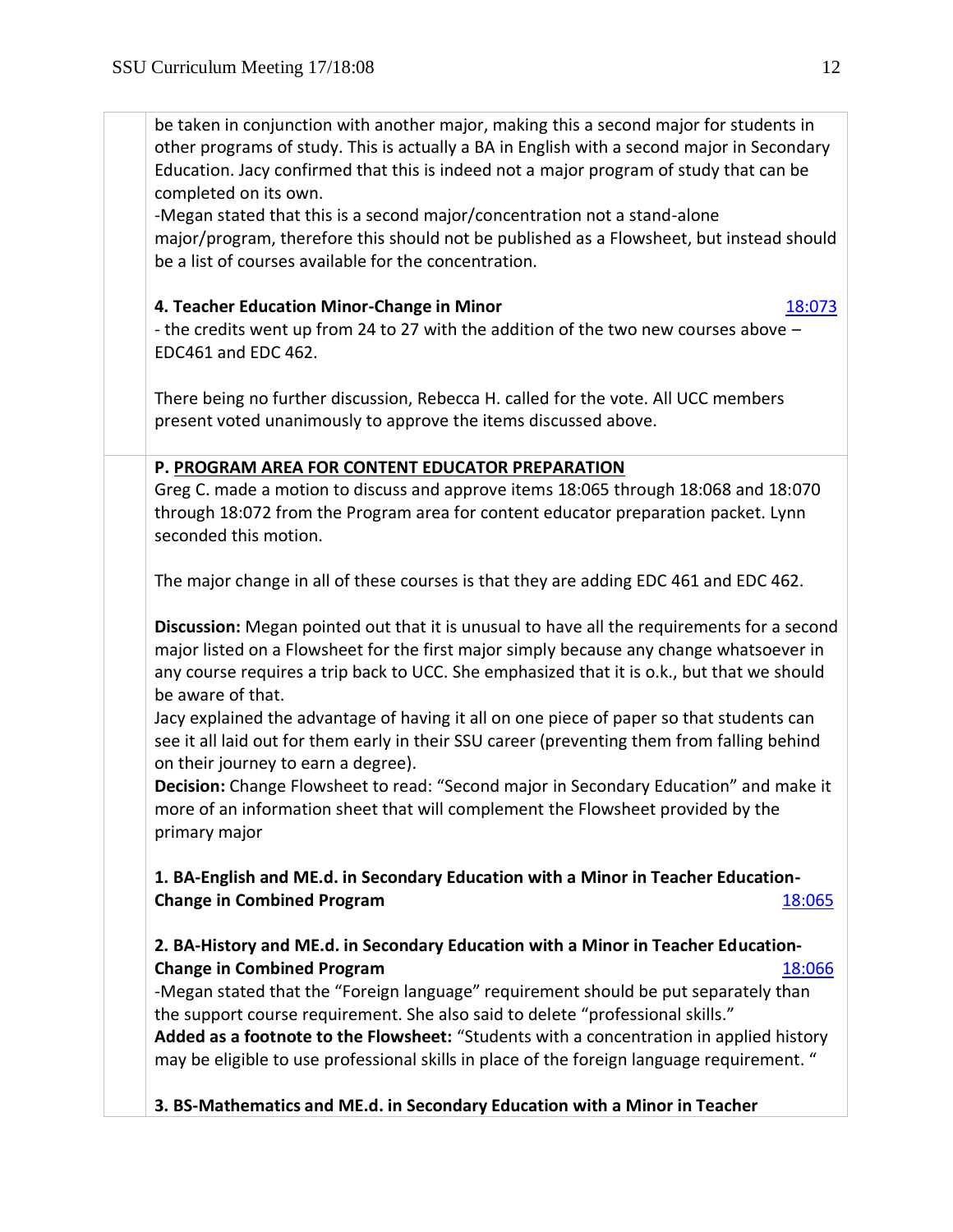| <b>Education-Change in Combined Program</b><br>- adding EDC 461 and EDC 462                                                                                                                                  | 18:067 |
|--------------------------------------------------------------------------------------------------------------------------------------------------------------------------------------------------------------|--------|
| 4. BA-World Languages and Cultures Spanish Concentration and ME.d in Secondary<br><b>Education with a Minor in Teacher Education-Change in Combined Program</b>                                              | 18:068 |
| - adding EDC 461 and EDC 462                                                                                                                                                                                 |        |
| 5. BA-Art and ME.d. in Secondary Education with a Minor in Teacher Education-Change<br>in Combined Program                                                                                                   | 18:070 |
| 6. BS-Sport & Movement Science and ME.d. in Secondary Education with a Minor in<br><b>Teacher Education-Change in Combined Program</b>                                                                       | 18:071 |
| 7. BA-Theatre Arts and ME.d. in Secondary Education with a Minor in Teacher<br><b>Education-Change In Combined Program</b><br>-along with adding EDC 461 and EDC 462, there is also a degree exception form. | 18:072 |
| There being no further discussion, Rebecca H. called for the vote. All UCC members<br>present voted unanimously to approve the items discussed above.                                                        |        |
| Q. MUSIC AND DANCE DEPARTMENT                                                                                                                                                                                |        |
| Chris S. made a motion to revisit, discuss and approve the items 18:023 through 18:029<br>from the Music and Dance department packet. Lynn F. seconded this motion.                                          |        |
| Peter K. explained the changes that the Music and Dance department are requesting.                                                                                                                           |        |
| 1. Music Minor-Change in Minor                                                                                                                                                                               | 18:023 |
| - 1 new course and 5 changes to corresponding courses                                                                                                                                                        |        |
| 2. MUS126-Applied Music for Music Minors-New Course                                                                                                                                                          | 18:024 |
| 3. MUS170-Women's Chorale-Change in Course                                                                                                                                                                   | 18:025 |
| 4. MUS180-Instrumental Chamber Ensembles-Change in Course                                                                                                                                                    | 18:026 |
| 5. MUS315-Musical Pathways Through Early Childhood Education-Change in Course                                                                                                                                |        |
|                                                                                                                                                                                                              | 18:027 |
| 6. MUS383-Ear Training IV-Change in Course                                                                                                                                                                   | 18:028 |
| 7. MUS511N-Seminar II for Music Majors-Change in Course                                                                                                                                                      | 18:029 |
| -the course description is undergoing a change: it is becoming a capstone course; the                                                                                                                        |        |
| language added about direct supervision requiring a directed study under the supervision<br>by a faculty member in a related discipline. Lynn F, stated that this sounds like a required                     |        |
| pre- or co-requisite                                                                                                                                                                                         |        |
| -Megan M. stated that this requires a change in Flowsheet                                                                                                                                                    |        |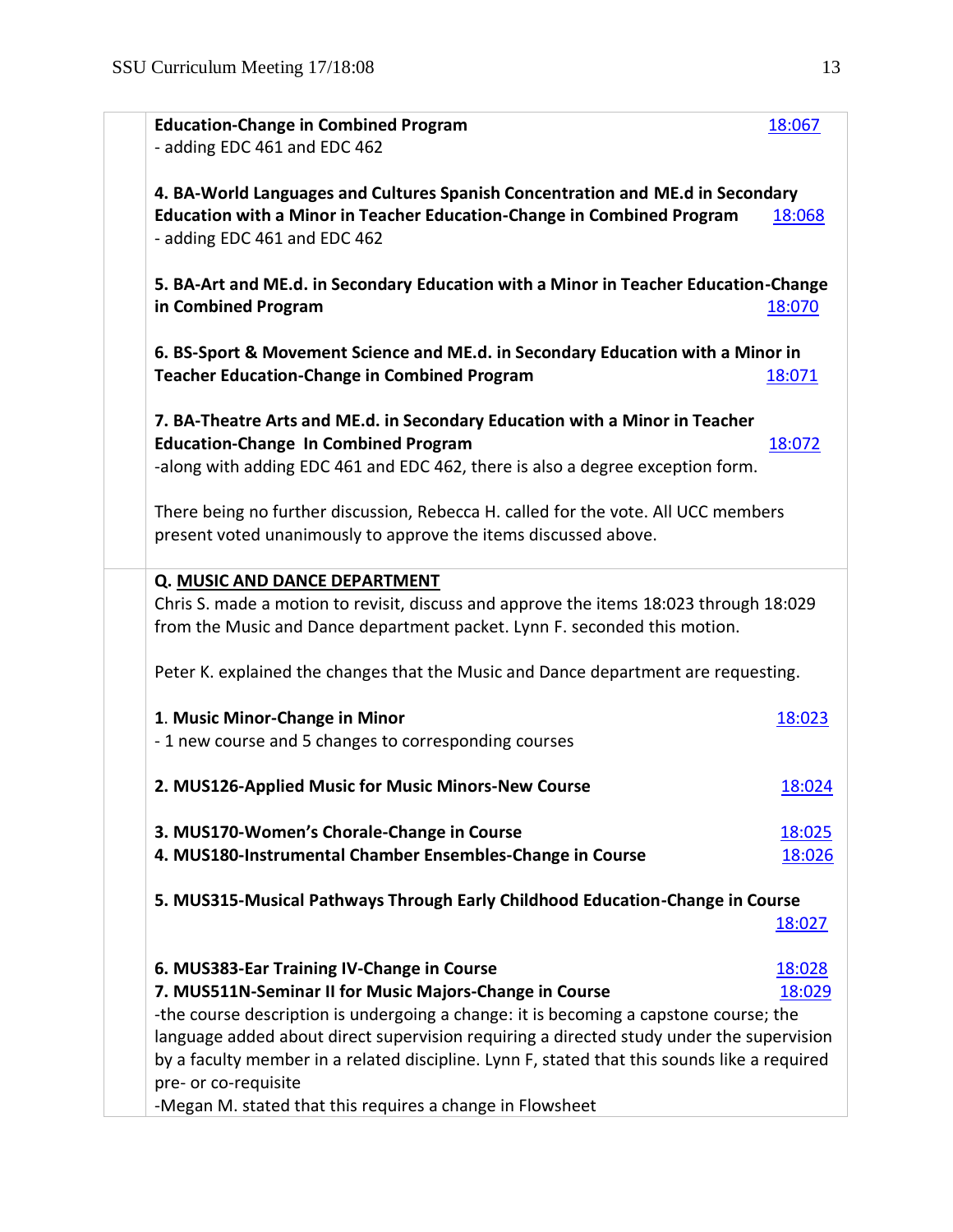**Greg made a friendly amendment to table item 18:029 from this packet. Lynn seconded the motion.**

There being no further discussion, Rebecca H. called for the vote. All UCC members present voted to approve the items 18:023-18:028 and table item 18:029 discussed above, with one abstention.

# **R. MUSIC AND DANCE DEPARTMENT**

Chris S. made a motion to discuss and approve the items 18:120-18:126 and 18:128- 18:129 in the Music and Dance department packet. Lynn seconded this motion.

# **1. Dance Minor-Change in Minor <b>[18:120](https://polaris.salemstate.edu/governance/?trackingNum=18:120&search=all)** 18:120

- In building the new DAN major, the department had not revised the DAN minor. The minor course options did not include newer courses that the department on boarded with the new major, and the dept. chair was making many substitutions to accommodate student requests. This proposal opens up the DAN minor to be any 15 credits of DAN courses, whether movement or scholarly or some combination of both, per the individual students' interests.

| 2. DAN103-Street Latin Dance-Deletion of Course<br>- now being offered as a special topics course                                                                                                                                | 18:121        |  |
|----------------------------------------------------------------------------------------------------------------------------------------------------------------------------------------------------------------------------------|---------------|--|
| 3. DAN310-Dance: Context and Culture-Change in Course-W-II<br>- approved by the W-II subcommittee<br>-was a 300-level course, being changed to a 200-level course; now required by Dance<br>majors (was an elective)             | 18:123        |  |
| 4. DAN330-Hip Hop Dance History-New Course-DPDS<br>-approved by the DPDS subcommittee<br>- there was some tweaking of the course description: taking the hyphen out of hip hop<br>and removing the language about prerequisites. | 18:124        |  |
| 5. DAN320-Modern Dance History-New Course-DPDS<br>-approved by the DPDS subcommittee                                                                                                                                             | <u>18:125</u> |  |
| 6. BA-Dance-Change in Flowsheet                                                                                                                                                                                                  | 18:126        |  |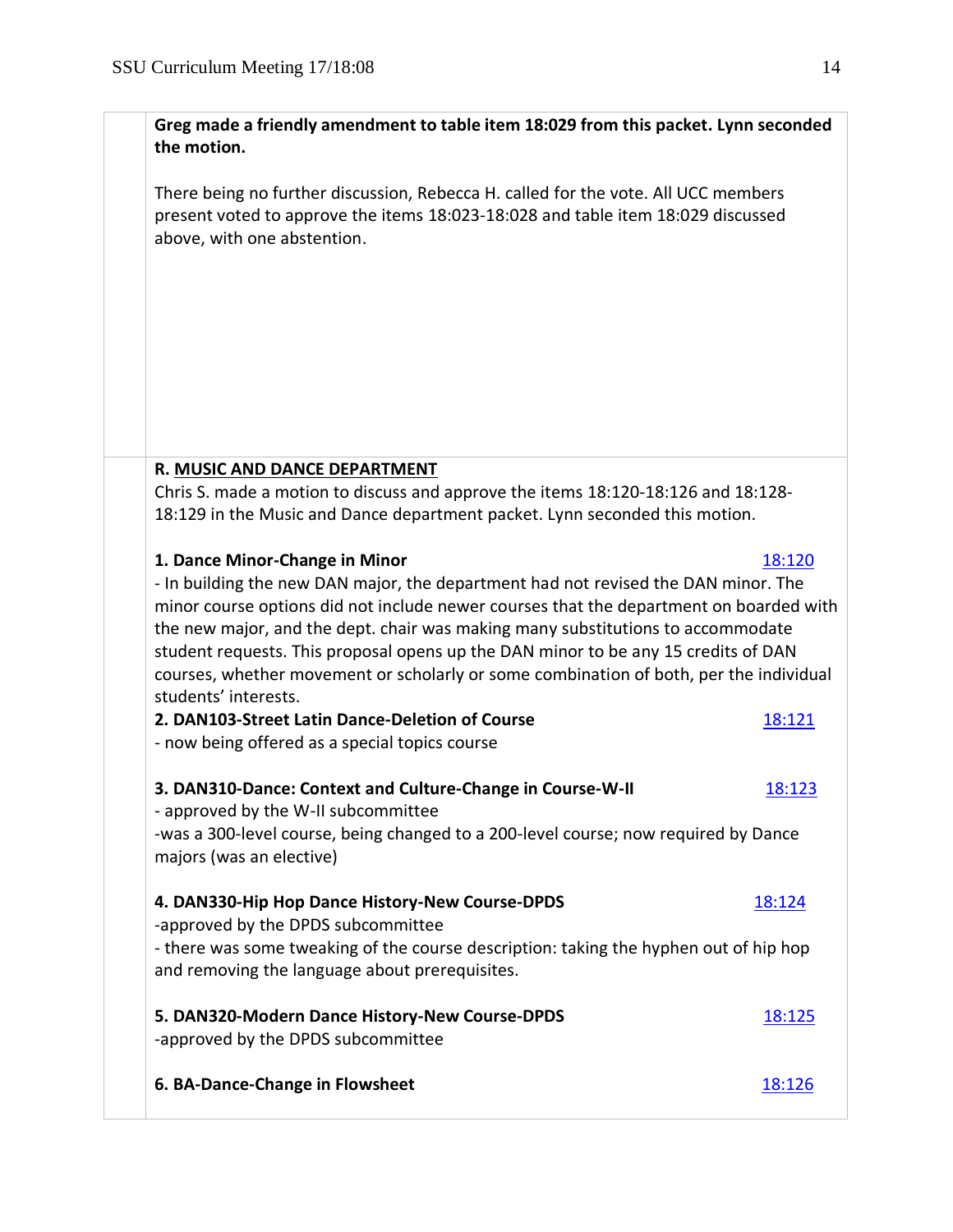# **7. DAN100-Introduction to Dance-Change in Course-DPDS** [18:127](https://polaris.salemstate.edu/governance/?trackingNum=18:127&search=all)

This request for DPDS certification is being withdrawn by the department.

# **8. Certificate in Dance Education-New Certificate** [18:128](https://polaris.salemstate.edu/governance/?trackingNum=18:128&search=all) 18:128

- Non-licensure certificate. Many students are entering community programs/settings where they would not need licensure, but where this credential would prove helpful. This proposal required the creation of one new course: DAN401, below.

-Megan M. said that Meghan should think about what the admissions into the certificate should look like. She brought up the point that non-SSU people might want to earn a certificate in dance education.

# **9. DAN401-Teaching Dance II-New course** [18:129](https://polaris.salemstate.edu/governance/?trackingNum=18:129&search=all)

Teaching Dance I is already in existence. This would give additional experience in methods of teaching dance to diverse student populations.

- Cristian R. stated that the BBP students had significant concerns about whether the DAN courses seeking DPDS tags were appropriate candidates for such a designation. However, he stated that while they could not be sure that their fellow BBP students would agree with their assessment, that having seen the documents projected and having heard the discussion that ensued, he and Clarita felt that the two DAN courses the committee was being asked to approve were good candidates for DPDS tags. Additional related conversation ensued which has been recorded under "Special Business," above.

There being no further discussion, Rebecca H. called for the vote. All UCC members present voted to approve the items discussed above, with one abstention.

# **S. CRIMINAL JUSTICE DEPARTMENT**

Luke C. made a motion to discuss and approve the item 18:183 from the Criminal Justice department packet. Shannon M. seconded this motion

Eric M was present as the CRJ department representative

# **1. CRJ431-Technology and the Criminal Justice System-Change in Course** [18:193](https://polaris.salemstate.edu/governance/?trackingNum=18:193&search=all)

-The idea is to move the course from a senior capstone to be open to students who are earlier on in the major. Eric spoke about the content and the interest that the course might generate in students in other majors.

-There will be a new prefix and a removal of the prerequisites.

There being no further discussion, Rebecca H. called for the vote. All UCC members present voted unanimously to approve the items discussed above.

**T. ART + DESIGN DEPARTMENT** - TABLED

1. BA-Art-Art Education-Ed Studies in the Community, Non-Licensure-New Flowsheet